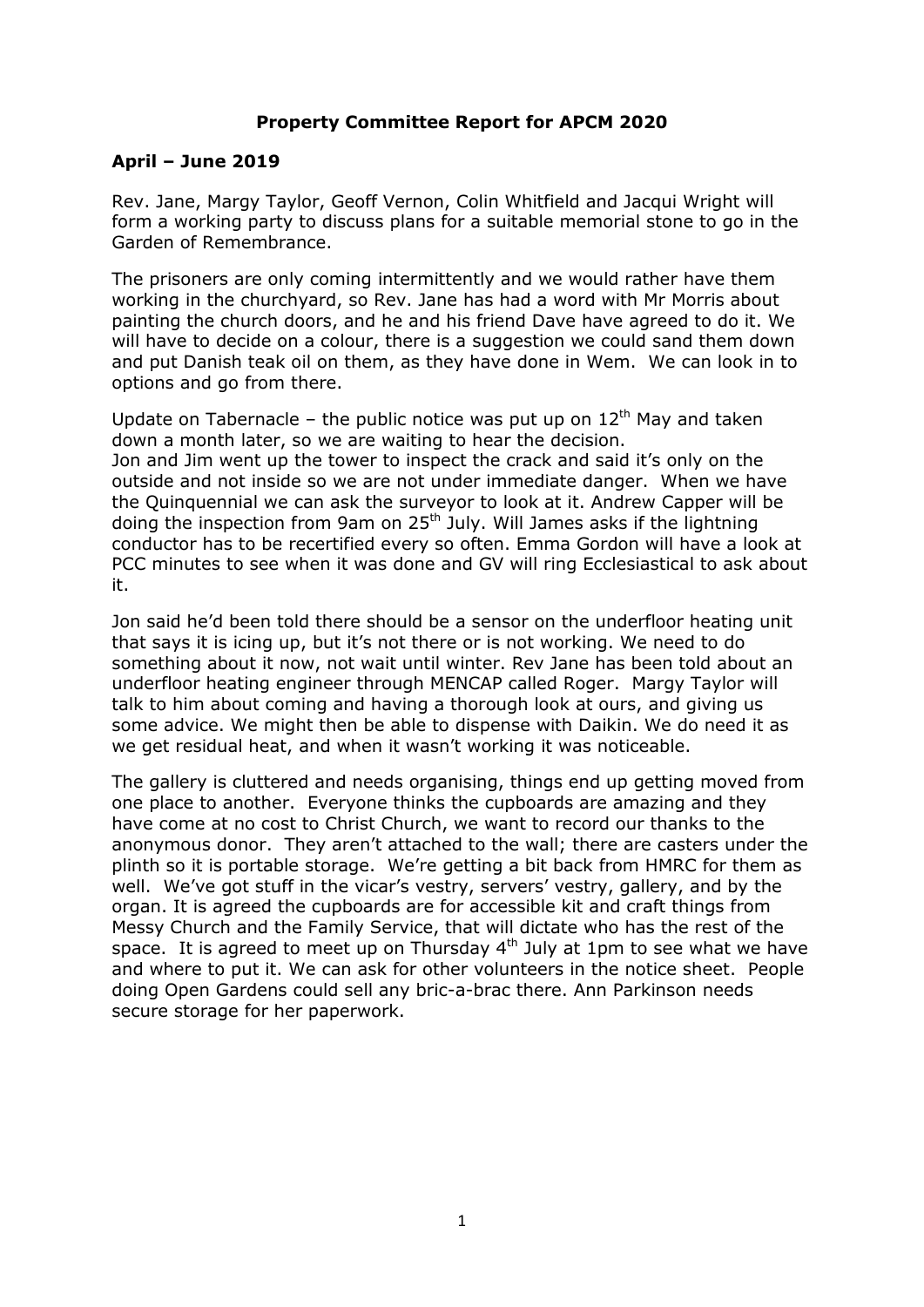### **June - July 2019**

The noticeboards have the new information on and are back outside. Everyone did a good job on our clear up day, and thank you to all who helped. A lot was done and we've made some space by the organ.

The Quinquennial Inspection took place Thursday 25<sup>th</sup> July. Jon Fell had scheduled to do the gutters, but the weather was awful so it was postponed; they will be done however some of them are very inaccessible. There is delamination of some of the stonework which is something to keep an eye on. We have an electrical inspection booked for this coming Wednesday, and we are sorting out getting the lightning conductor serviced. We will wait for the comprehensive report on the tiles etc. Rev. Jane asked him about painting the door, it depends if it's oak or pine as to whether you can strip it. It is hard to do that and make it look natural with oil or varnish, so the suggestion was to sand it and repaint it, there's a sander in the gallery.

This is an item suggested by Alison - the benches need stripping and re-varnishing or painting. It might be something the prisoners could do but we probably won't be getting them until autumn. It is about getting the right person to do it at the right time, with some decent outdoor varnish. GV might know someone. Rev. Jane tells everyone the Tabernacle issue is complete.

# **July - October 2019**

We need to get a meeting date to discuss the memorial plaque in the Garden of Remembrance.

Phil Wickstead has put a new light in.

Jon reports we had a very good Quinquennial Inspection, and Andrew Capper was very complimentary in general, thanks is given to Will and Richard for all their work over the years towards the upkeep. Some roof tiles need replacing soon and there have been quotes ranging from £250 to £1000. The main criticism was that the gutters are blocked, Jon has been up to clean some of them and it's an ongoing job. Generally it's about ongoing maintenance. Jon will be checking the full Quinquennial against his observations, and might need more quotes. We obtained a fixed wiring check and Jon will ask Paul Humphries, who is an expert on electrical things, to have a look at the report and tell us what it means. Some things need doing but there's nothing dangerous. Thank you to Jon for doing the guttering.

# **October 2019 - January 2020**

Jon reports the gutters have been cleared out; the church clock is now working but there have been issues with the church bell chiming incorrectly. Following the instructions didn't work but Jon is hoping to get them back to chiming the right time, we may have to get in touch with the clock makers; at the moment the chimes are disabled. The heating is working at the moment; we need to discuss whether we want an annual service for the underfloor heating: the basic package involves one visit from Daikin to service it, and one free call out. If the